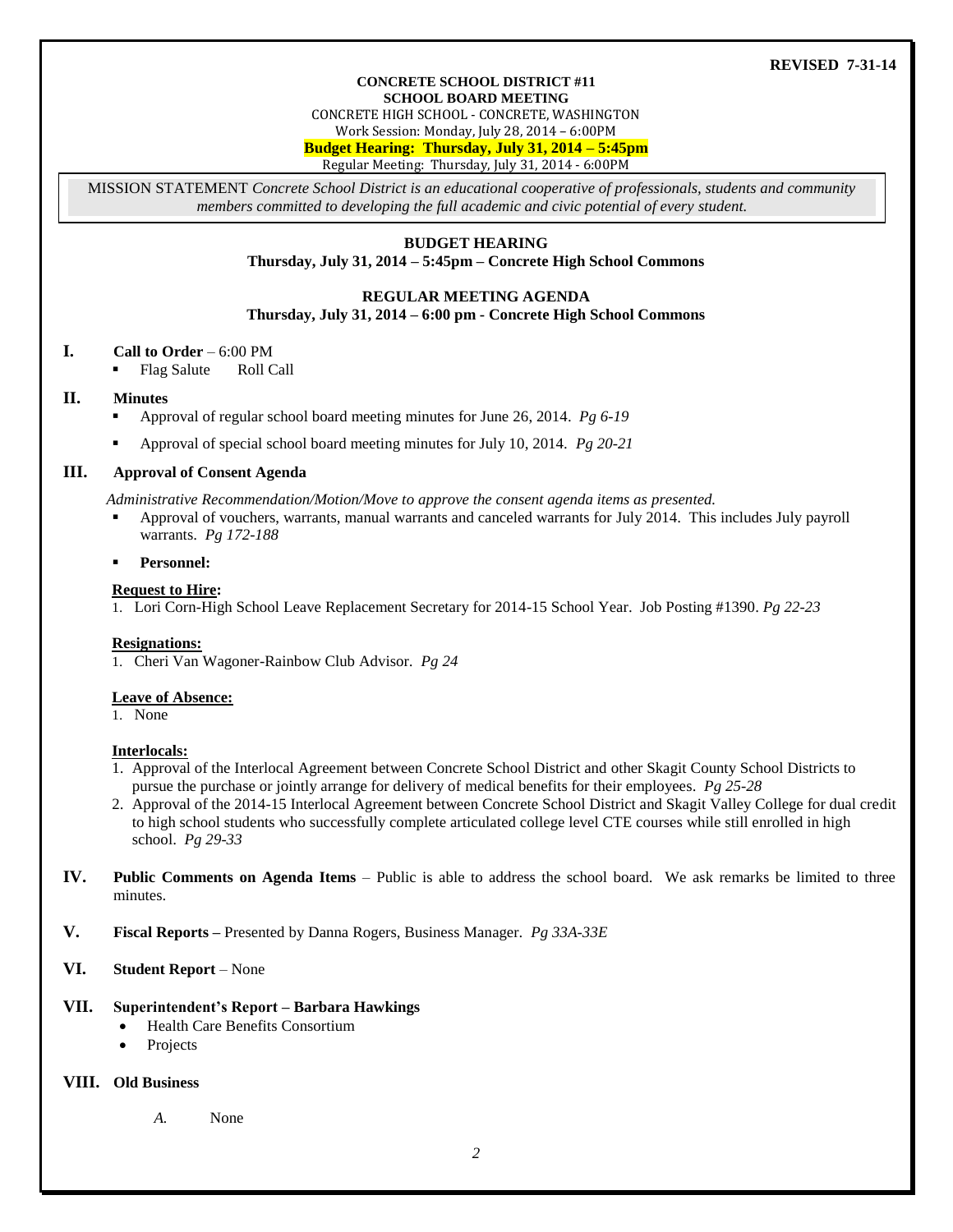#### **IX. New Business**

- *A.* Request approval of the Concrete Elementary 2014-15 handbook Barbara Hawkings. *Administrative Recommendation Action/Motion/Move to approve the Concrete Elementary 2014-15 handbook. Pg 34-64*
- *B.* Request approval of the Concrete High School/Middle School  $7-12<sup>th</sup>$  grade 2014-15 handbook Mike Holbrook. *Administrative Recommendation Action/Motion/Move to approve the Concrete High School/Middle School 7th -12th grade 2014-15 handbook. Pg 65-108*
- *C.* Request approval of the Skagit River School House 2014-15 handbook Mike Holbrook. *Administrative Recommendation Action/Motion/Move to approve the Skagit River School House 2014-15 handbook. Pg 109-141*
- *D.* Request approval of the Twin Cedars High School 2014-15 handbook Mike Holbrook. *Administrative Recommendation Action/Motion/Move to approve the Twin Cedars High School 2014-15 handbook. Pg 142-162*
- *E.* Request approval to hire Tracie Meacham as a co-cheerleading advisor (shared position with Lori Corn) for the 2014-15 school year – Barbara Hawkings. *Administrative Recommendation Action/Motion/Move to approve hiring Tracie Meacham as a co-cheerleading advisor (shared position with Lori Corn) for the 2014- 15 school year. Pg 163-164*
- *F.* Request approval of the 2014-2017 contract changes between Upper Skagit Valley Education Association (USVEA) and Concrete School District – Barbara Hawkings. *Administrative Recommendation Action/Motion/Move to approve the 2014-2017 contract changes between Upper Skagit Valley Education Association (USVEA) and Concrete School District. Pg 165-166*
- *G.* Request approval to provide National Board Certification stipends to Renata Mapes, Danna Thompson, and Carrie Newby - Barbara Hawkings. *Administrative Recommendation Action/Motion/Move to approve National Board Certification Stipends to Renata Mapes, Danna Thompson, and Carrie Newby. Pg 167*
- *H.* Request approval of the 2014-15 fuel bid Danna Rogers. *Administrative Recommendation Action/Motion/Move to approve the 2014-15 fuel bid. Pg 168-168A*
- *I.* Request approval of Resolution #1127 adopting the 2014-15 budget Danna Rogers. *Administrative Recommendation Action/Motion/Move to approve Resolution* #*1127 adopting the 2014-15 budget. Pg 169-170*
- *J.* Request approval of Resolution to Invest #1124 Danna Rogers. *Administrative Recommendation Action/Motion/Move to approve Resolution to Invest #1124. Pg 170A*
- *K.* Request approval of Resolution to Invest #1126 Danna Rogers. *Administrative Recommendation Action/Motion/Move to approve Resolution to Invest #1126. Pg 171*
- L. Request approval to hire Robert Hamilton-4<sup>th</sup> Grade Teacher (job posting #1374) Barbara Hawkings. *Administrative Recommendation Action/Motion/Move to approve hiring Robert Hamilton-4 th Grade Teacher (job posting #1374). Pg 171A-171F*
- *M.* Request approval to hire Corintha Taylor-High School Special Education Teacher (job posting #1389) Leilani Thomas. *Administrative Recommendation Action/Motion/Move to approve hiring Corintha Taylor-High School Special Education Teacher (job posting #1389). Pg 171G-171J*
- N. Request approval to hire Suzanne Dzuris-6<sup>th</sup> Grade Teacher (job posting #1386) contingent upon her release from her current teaching contract in South Carolina schools and final certification from Washington State OSPI – Barbara Hawkings. *Administrative Recommendation Action/Motion/Move to approve hiring Suzanne Dzuris-6 th Grade Teacher (job posting #1386) contingent upon her release from her current teaching contract in South Carolina schools and final certification from Washington State OSPI. Pg 171K-171P*